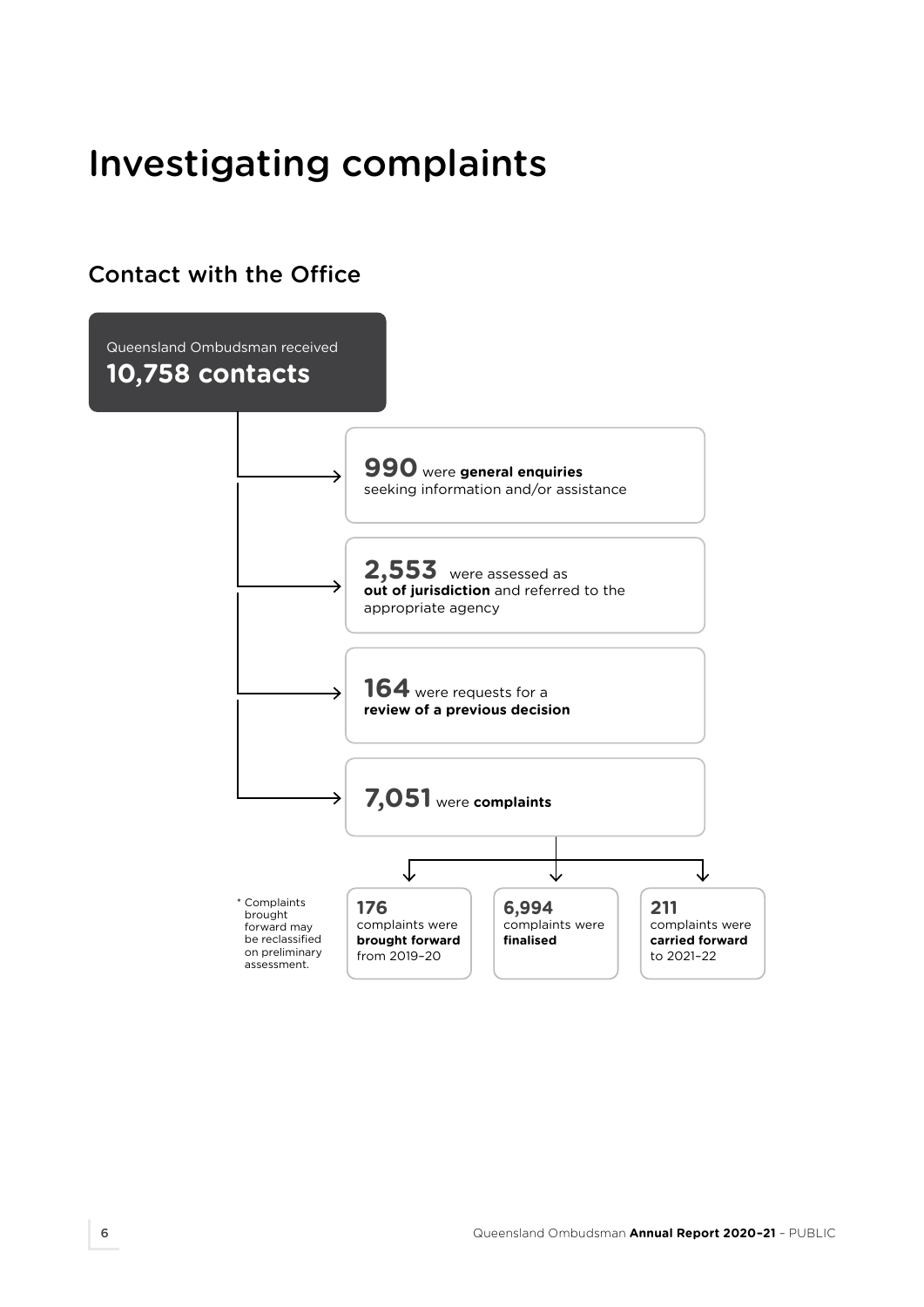# **Contacts**

When a person contacts this Office through the Registration and Preliminary Assessment Team, it is recorded as a contact whether or not the matter is within the Office's jurisdiction. This includes general enquiries and review requests.

# Complaints received

A complaint is a statement of dissatisfaction about an agency within the Office's jurisdiction. This year, complaints by sector were:

- state agencies (72%)
- local councils (25%)
- public universities (3%).

#### Human rights

The Office received 2,159 cases which were assessed as involving a human rights element. Common complaint topics included:

- property rights
- protection of families and children
- humane treatment when deprived of liberty
- privacy and reputation.

#### **Timeliness**

The time to finalise complaints was similar to the previous year:

- 82% within 10 days
- 93% within 30 days
- 99% within 12 months.

### Accessibility

Telephone remains the most common way for people to contact us. About half of all contacts start with a phone call and this includes the Prisoner PhoneLink service (656 contacts this year).

Our website ([www.ombudsman.qld.gov.au](https://www.ombudsman.qld.gov.au/)) offers a rich source of information about complaints processes, including links to other complaint agencies. The site is designed for a range of devices and this year 40% of website visitors used mobile phones or tablets.

Our online complaint form is available at any time from the website. About one-third of complaints are now received electronically.

In 2020–21, 16,592 people were directed to a webpage about matters out of the Office's jurisdiction (OOJ) from the online complaint form, and 78,555 people directly accessed Office webpages about OOJ matters. Of these, 47,746 people linked to another complaint body's website.

The BrowseAloud tool on our website reads webpages aloud to help people requiring online reading support. The BrowseAloud tool also provides translations to make the site accessible in languages other than English. The site also provides videos that translate a selection of pages into Australian Sign Language, Auslan.

The Office is a certified National Relay Service (NRS) organisation. The NRS is a phone service for people who are deaf or have a hearing or speech impairment.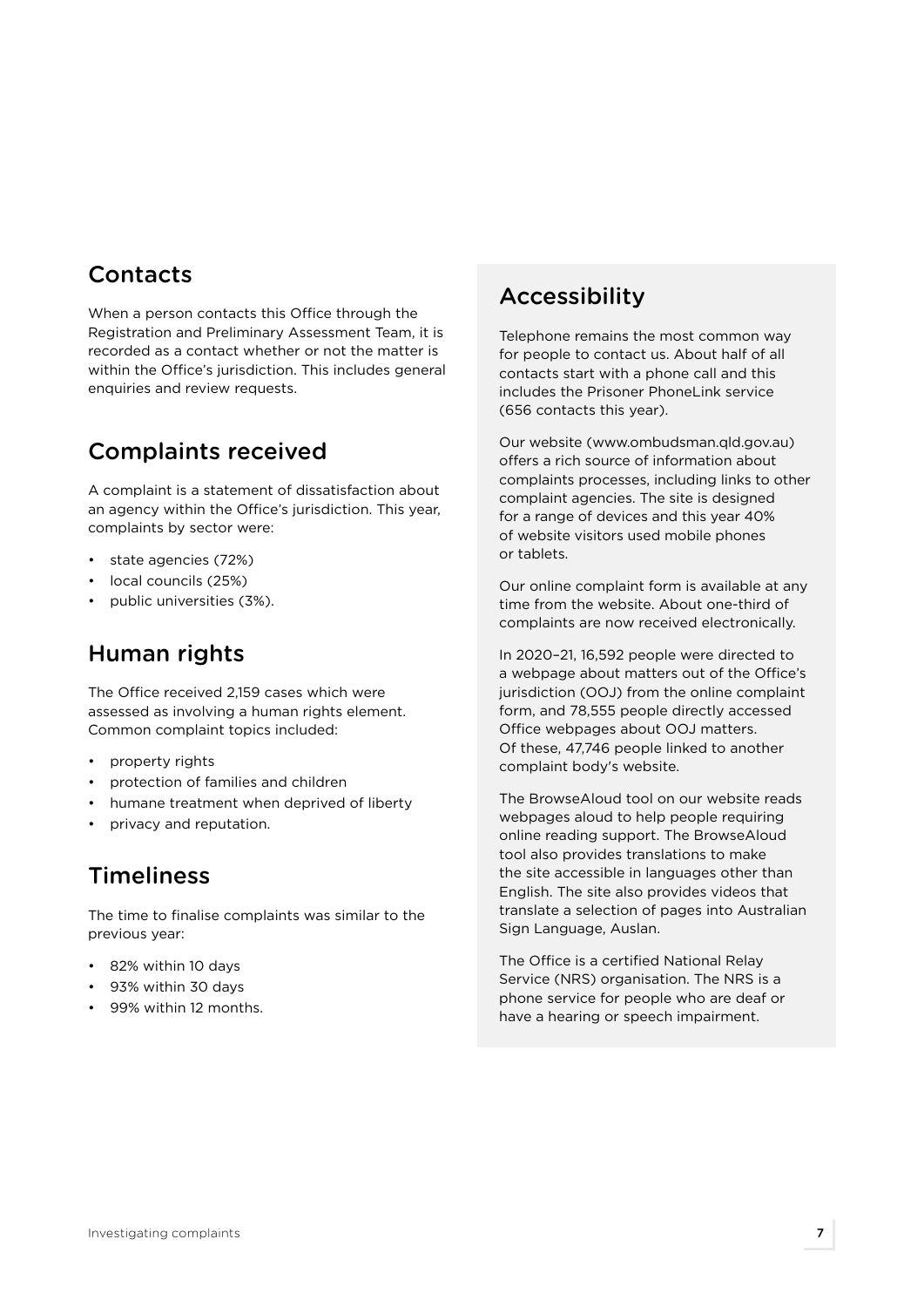### **Complaints**

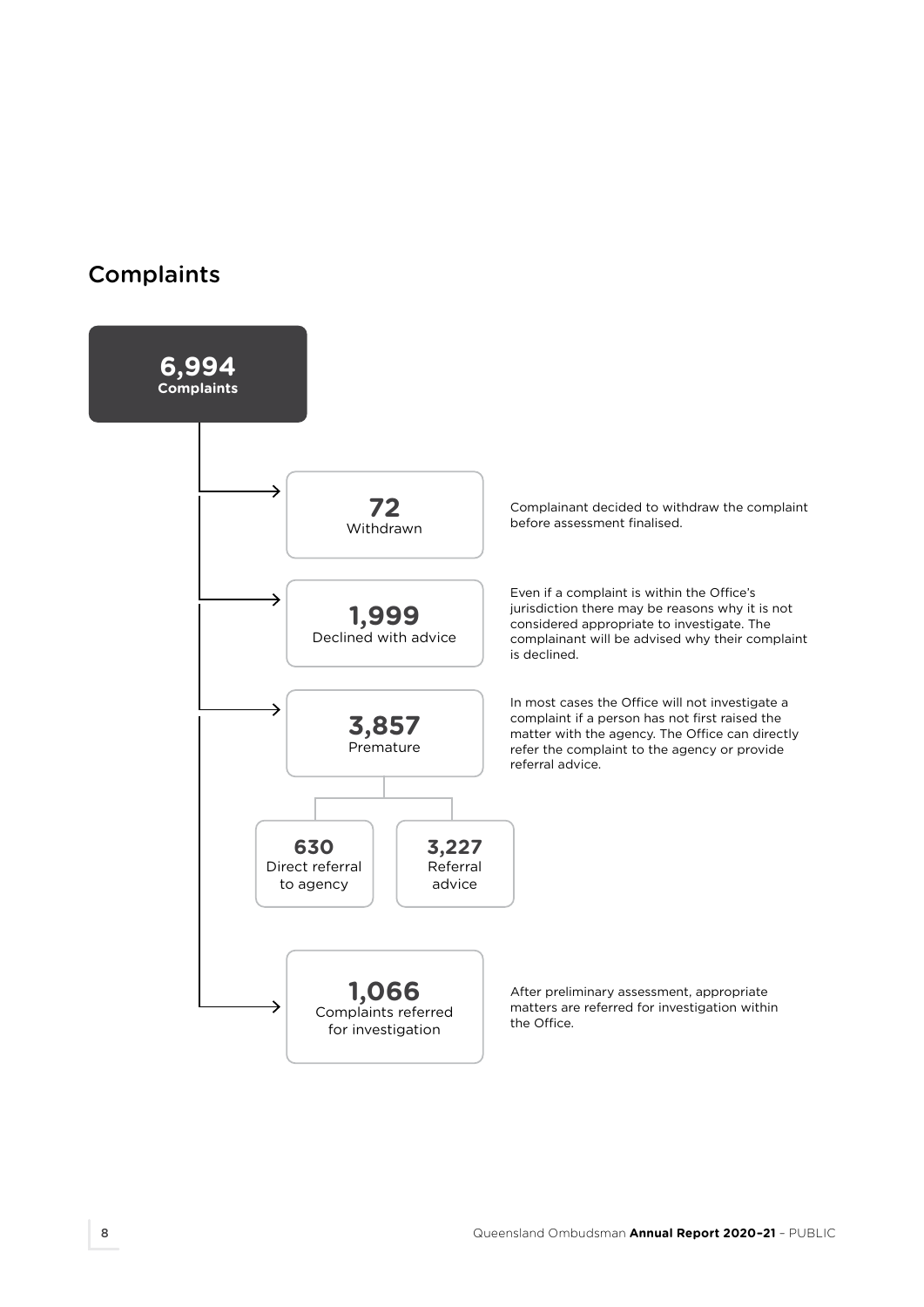## Complaints finalised after preliminary assessment

In total, 65% of complaints closed after preliminary assessment were classified as premature. That is, the complaint had not been fully considered through the relevant agency's internal complaints management system. For most premature complaints, the Office provides advice on how to make a complaint to the agency and how to bring the matter back to the Office if the agency's response is considered unsatisfactory.

Other reasons for declining to accept a complaint included:

- a more appropriate entity could investigate the complaint (5%)
- the complainant had an appeal right that should first be exhausted (19%)
- insufficient information was provided by the complainant (3%).

This year, the average time to finalise a preliminary assessment was 3.2 days.

See Appendix B for more detailed information.

# What we look for

After receiving a complaint, the first step is preliminary assessment. If it is within our area of responsibility, then we check other things:

- Is the complaint more than 12 months old? If so, we cannot investigate unless there are special circumstances.
- Has the complaint been made to the organisation involved? If not, we usually consider this a 'premature' complaint and provide referral advice to the person making the complaint.
- Are there other appeal rights? Other processes through the Queensland Civil and Administrative Tribunal or Magistrates Court may be available.
- Is there enough information about the complaint? We may need to ask for further information from the complainant or the organisation involved.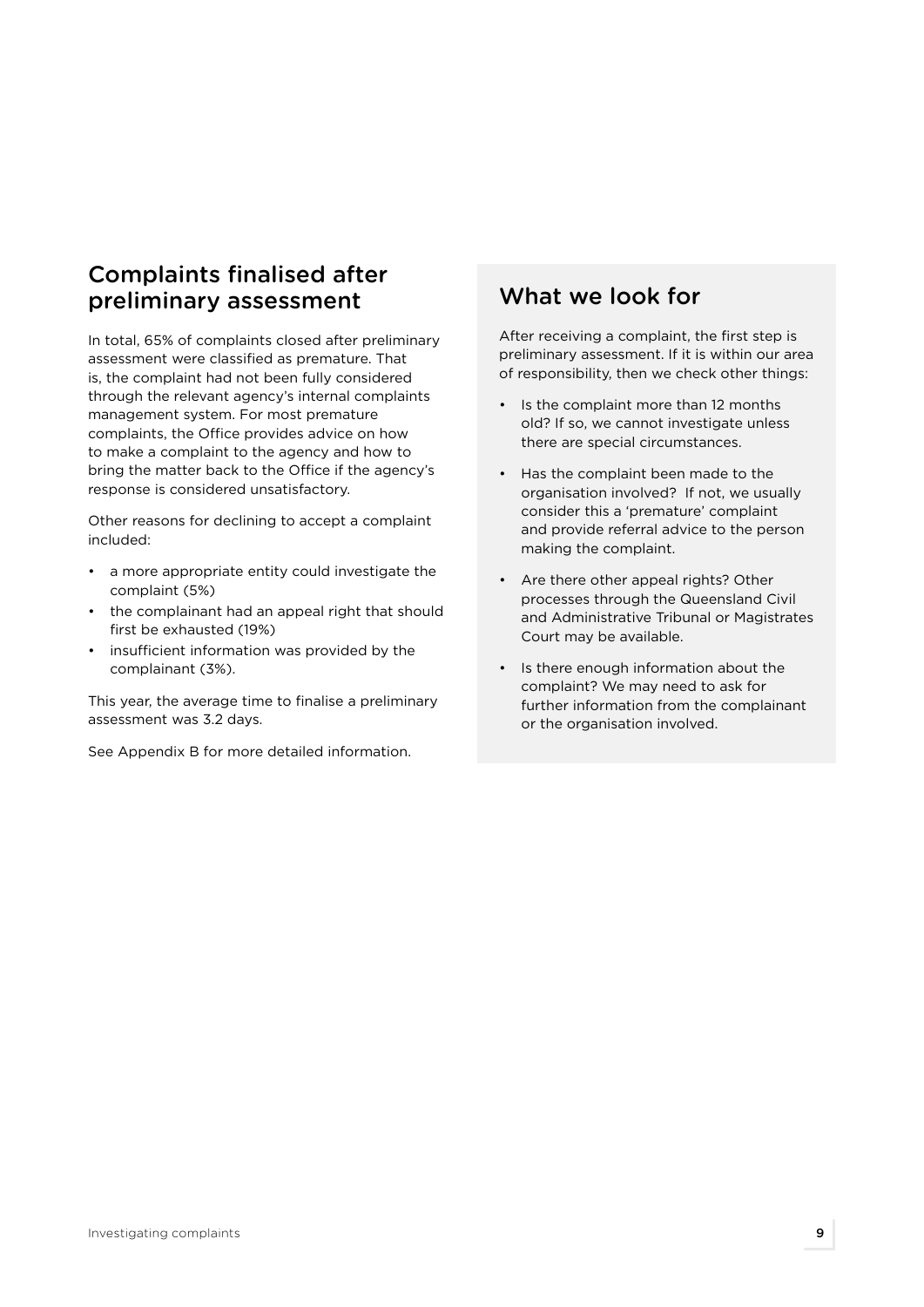